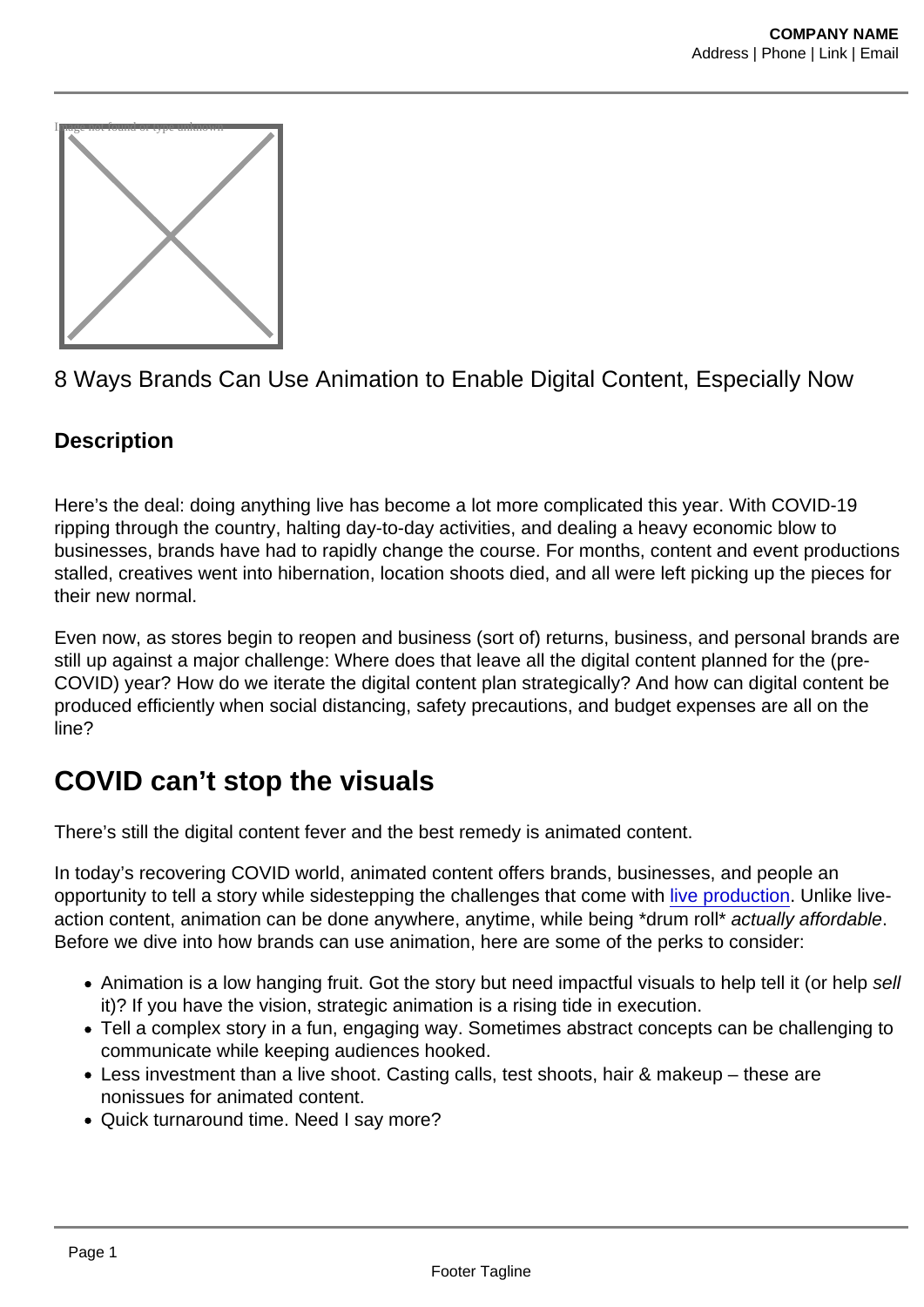Now, let's get into it.

# 1. Podcasts

Podcasts have seen a massive surge in popularity this year – but the space is becoming even more crowded with the U.S. listener base alone [expected to reach 105.6 million](https://www.emarketer.com/content/us-podcast-listeners-will-surpass-100-million-this-year) by the end of the year (a 14% increase from last year). With people spending more time at home, animated podcasts offer exposure to even bigger audiences than usual.

In order to differentiate your podcast (or even just a podcast segment) from the rest, you need to break through the noise. [Podcast animations](https://www.foodfightstudios.com/ffs1/podcast-animations/) give your content an edge – keeping audiences on the hook and adding longevity to the shelf life.

Podcasts are all about storytelling anyway, so give your audience something they can visualize with solid animations that paint the picture. Whether it's podcast trailers, teasers for the episode, or even the full podcast show – make it visual, and engaging, and fun for your viewers. Give your podcast the VIP (very important podcast) treatment with visual hype, organically enabling both your subject matter and your audience to partaking in the sharing frenzy. We call that Leveraged Exposure.

When it really comes down to it, what would you be more likely to share – an audio link or a video link? Exactly.

ANIMATED PODCAST : History Hyenas

ANIMATED PODCAST : History Hyenas

### 2. Explainer Videos

Animated explainer videos help translate complex ideas and intangible concepts into simple, engaging, and meaningful content. This could mean translating your company's message, products, or services in a way that resonates with your audience's pain points — introducing your solution as the best solution.

Explainer videos help connect the dots for your most important people. It gives them a deeper understanding of your offering while helping you deliver on your company's bottom line. Generate leads, reduce bounce rates, foster brand awareness, and increase conversions – all from a single piece of content.

# 3. Launch Trailers

Whether it's a new book, a short film, an upcoming event, or a new kick-ass product you want to share with the world, [animated trailers](https://www.foodfightstudios.com/ffs1/trailers/) let you show off all the best parts. Extend the marketing life of your announcement with animated content versioned across digital platforms – Facebook, Instagram, Twitter, LinkedIn, and even your own website.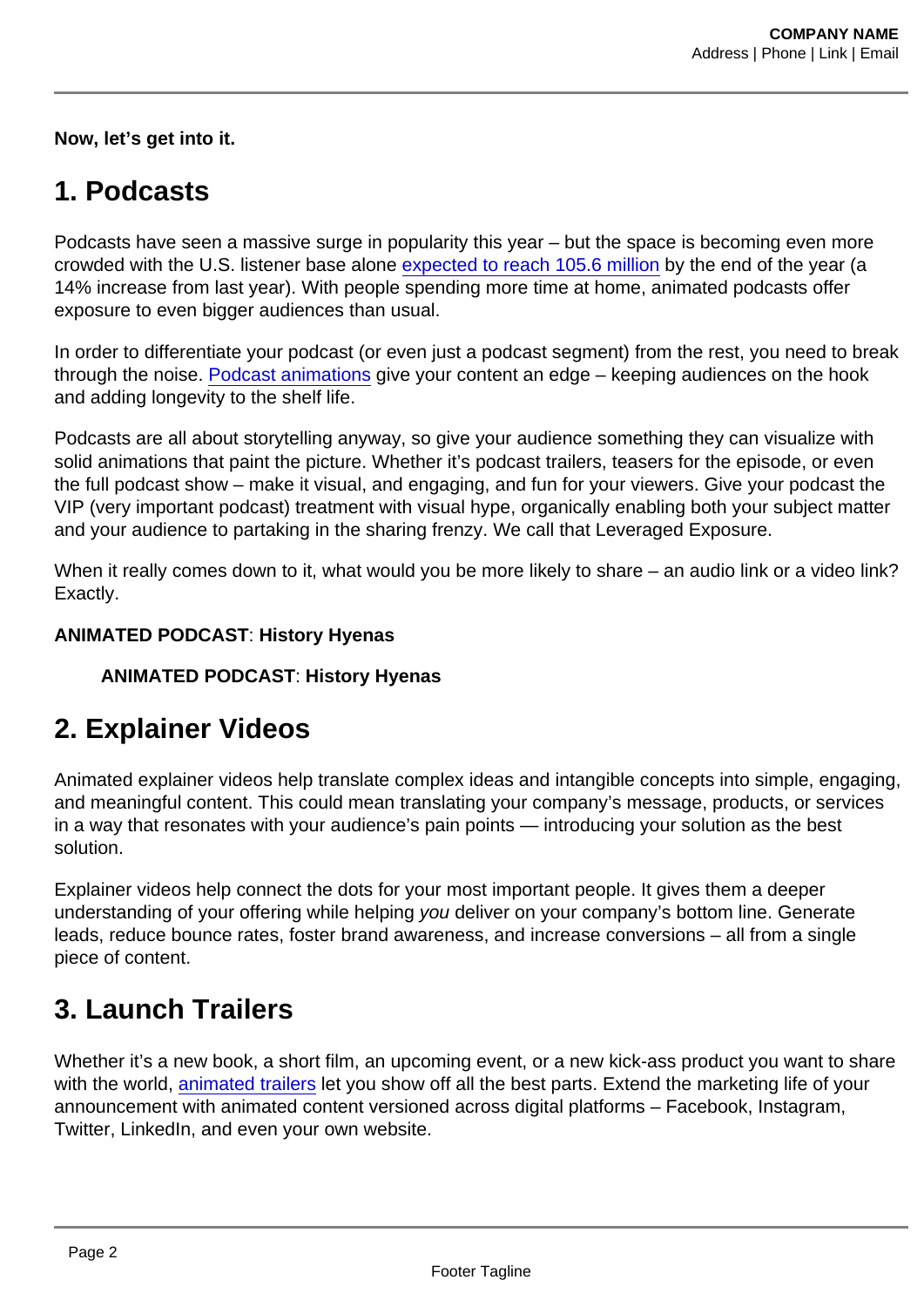EXPLAINER VIDEO: The Marketing Rebellion by Mark Schaefer

EXPLAINER VIDEO: The Marketing Rebellion by Mark Schaefer

### 4. Social Media Content

With social media as the cornerstone of most brands and personalities, there's no denying that video content makes the biggest impact. And video content in the form of unconventional animation can grab attention and stand out in news feeds. It catches eyeballs, leaves a lasting impression, and makes it easier for audiences to connect with and share your message.

Your audience craves ongoing, consistent, and strategic animated content that connects. Give an animation studio (eh hem, like us!) just one month to work on a package of strategic shareable for your brand – and the value will speak for itself. If a picture paints a thousand words, animations make a thousand connections (just saying).

ANIMATED SOCIAL MEDIA CONTENT: [@realjoedesena](https://www.instagram.com/realjoedesena/?hl=en)

ANIMATED SOCIAL MEDIA CONTENT: @realjoedesena

Image not found or type unknown ANIMATED SOCIAL MEDIA CONTENT: [@realjoedesena](https://www.instagram.com/realjoedesena/?hl=en)

#### 5. Advertising

Don't back out of the ad buy just because you can't get to the studio. Animations take the studio virtually by aligning the campaign and strategy with innovative visuals. Consider your product or service's need to pivot in positioning as the exemplary way you should pivot the ad content.

Consumers are tuned in to whether brands are tone-deaf to the times from the messaging, to PR, to pre-rolls. Our behavior has quickly adapted to the sensitivities of "precautions" and a big production will be evident in this day and age.

ANIMATED AD: Amazing Whip-It: New Year, New Me

ANIMATED AD: Amazing Whip-It: Back to the Future

Image not found or type unknown ANIMATED AD: Amazing Whip-It: Back to the Future

ANIMATED AD: Amazing Whip-It: Back to the Future

Image not found or type unknown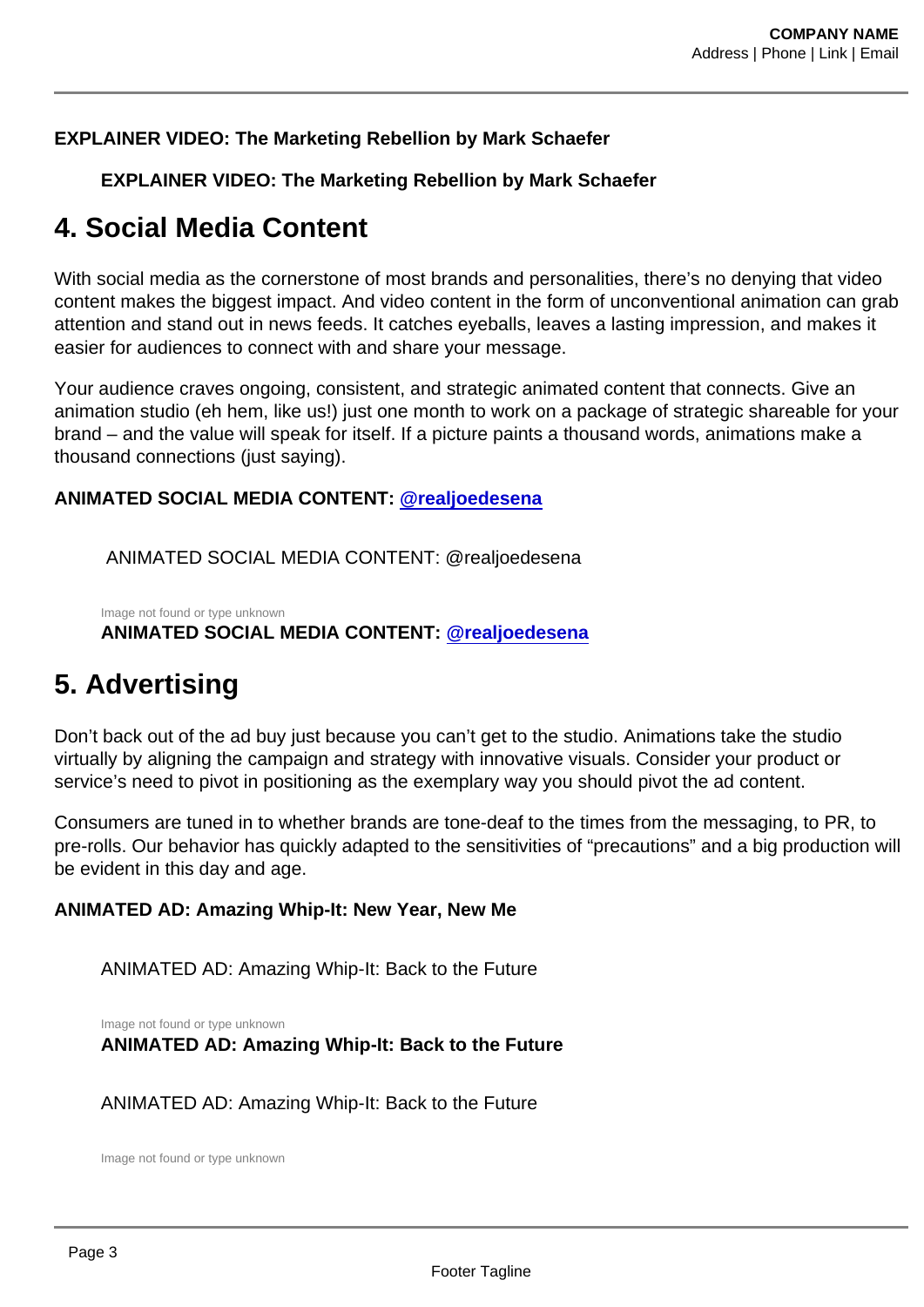ANIMATED AD: Amazing Whip-It: Back to the Future

## 6. Documentary / Film

For documentary and film directors, the creative is in the details. Think Breakout explainers, interstitial animations, or special graphic effects. Got a stack of old school film photos, news clippings, or tapes that need to be brought to life? Create an in-depth visual experience with just about any piece of existing content to showcase the point with animations.

From the simplicity of kinetic type to fully produced character design and scene development, if you can dream it, animations can help visualize it without the need for a full, live production.

DOCUMENTARY/FILM ANIMATION: [Choose Yourself: The James Altucher Story](https://www.amazon.com/Choose-Yourself-James-Altucher-Story/dp/B08JD3PR31/ref=sr_1_2?dchild=1&keywords=choose+yourself+james+altucher&qid=1600817127&s=instant-video&sr=1-2)

DOCUMENTARY/FILM ANIMATION: [Choose Yourself: The James Altucher Story](https://www.amazon.com/Choose-Yourself-James-Altucher-Story/dp/B08JD3PR31/ref=sr_1_2?dchild=1&keywords=choose+yourself+james+altucher&qid=1600817127&s=instant-video&sr=1-2)

#### 7. Virtual Events

With live events still (mostly) on pause with no quarantee on when they'll return, virtual events are here to stay. If you're still on the fence as to how, when, and who will pull off your next virtual show, take a breath. There's a solution that requires much less production overhead than a live event. One that can even keep audiences engaged beyond just the keynote address or opening track. Say it with me: Animated content.

Whether it's a trade show, conference, webinar, concert, or just a good ol' gathering with your community, high-quality, strategy-driven animation means you won't have to compromise on the production value.

VIRTUAL EVENT ANIMATION: [Wyclef Jean Live at the Apollo](https://www.apollotheater.org/event/wyclef-jean-live-at-the-apollo/)

VIRTUAL EVENT ANIMATION: [Wyclef Jean Live at the Apollo](https://www.apollotheater.org/event/wyclef-jean-live-at-the-apollo/)

### 8. Music Content

Audio + visuals = magic. Just ask MTV. Music visuals have always existed in the following places: Thumbnail art, music videos, lyric videos, karaoke backgrounds, etc. But not every music video has to be live-action. Besides, imagine how limited you would be if it was always, purely just live-action?

[Animated music content](https://www.foodfightstudios.com/ffs1/music-videos/) gives your audience something to sink their teeth, ears, and eyes into. Unlike a live film shoot – which requires producers and talent to scout locations, apply for permits, prep for scenes, and be physically on set for hours (if not days) at a time – music animation can be created with the audio you already have and within the budget you need.

ANIMATED MUSIC CONTENT: Proceed with Caution

ANIMATED MUSIC CONTENT: Proceed with Caution